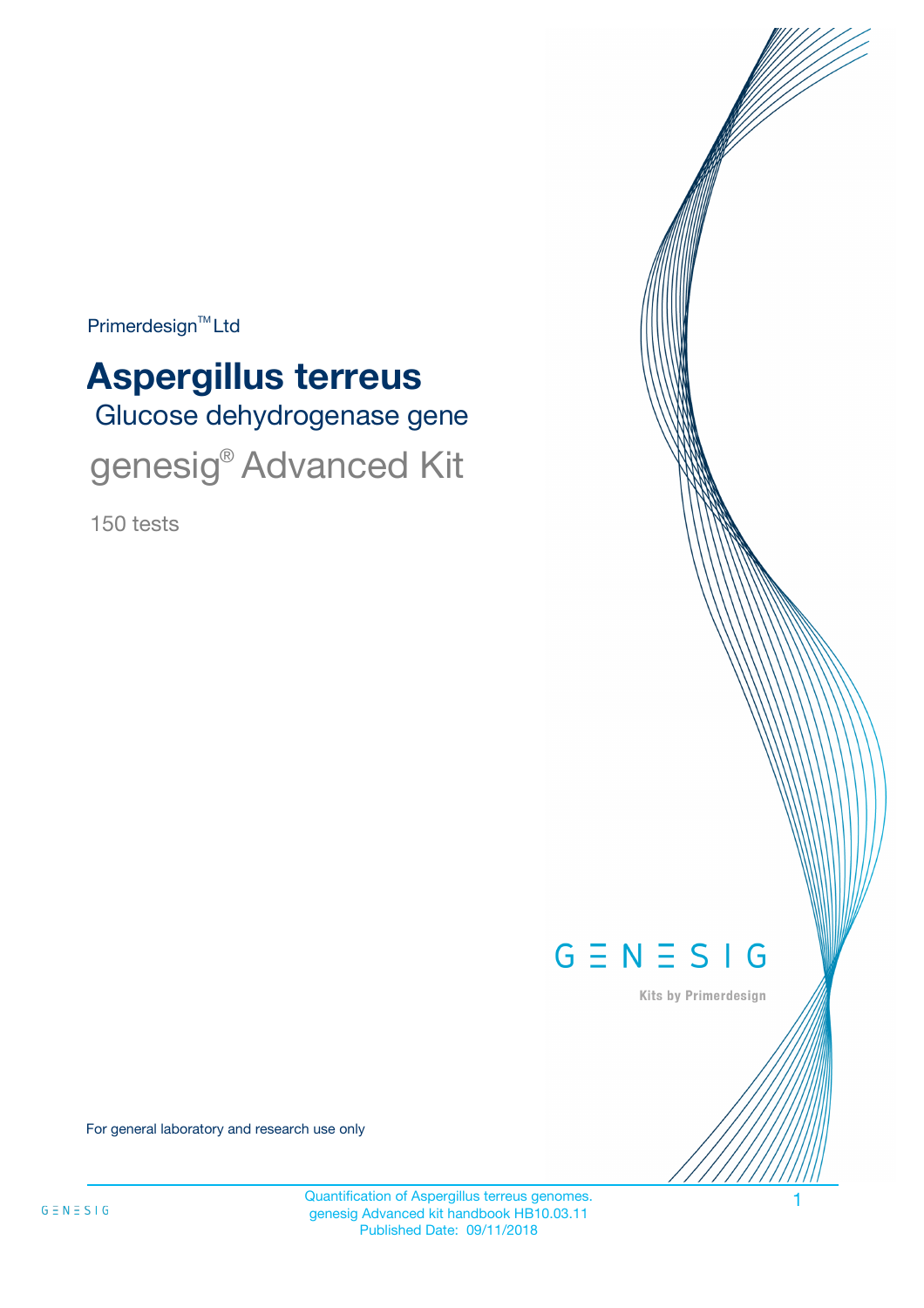## Introduction to Aspergillus terreus

Aspergillus terreus is a filamentous ascomycete fungus with a global distribution, commonly found in soil, compost and dust. It is less common that other species of the Aspergillus genus (eg A.fumigatus) however is often the cause of opportunistic aspergillosis.

A.terreus was originally thought to be asexual however it is now known to be capable of sexual reproduction. The A.terreus genome is approximately 35 Mbp in size and has a 50 -60% GC content. A.terreus has roughly 10,000 protein-coding genes, most of which contain multiple small introns. A.terreus produces characteristic Aspergillus aerial hyphae as well as lateral cells (aleurospores) without conidiophore structures in submerged culture.

Aspergillosis is infection caused by Aspergillus species and results in significant mortality and morbidity worldwide. Infections may be localised to the lungs or spread throughout the body. Invasive aspergillosis as a result of A.terreus infection causes significantly higher mortality than infection with other Aspergillus species.

Fungal infections are typically treated with amphotericin B however A.terreus is universally resistant, this can make treatment challenging.

A.terreus is used in industry to produce itaconic acid, cis-aconitic acid, xylanase and was the original source of lovastatin (a statin drug used to lower cholesterol).

Real-time PCR can be used for fast accurate detection of Aspergillus terreus.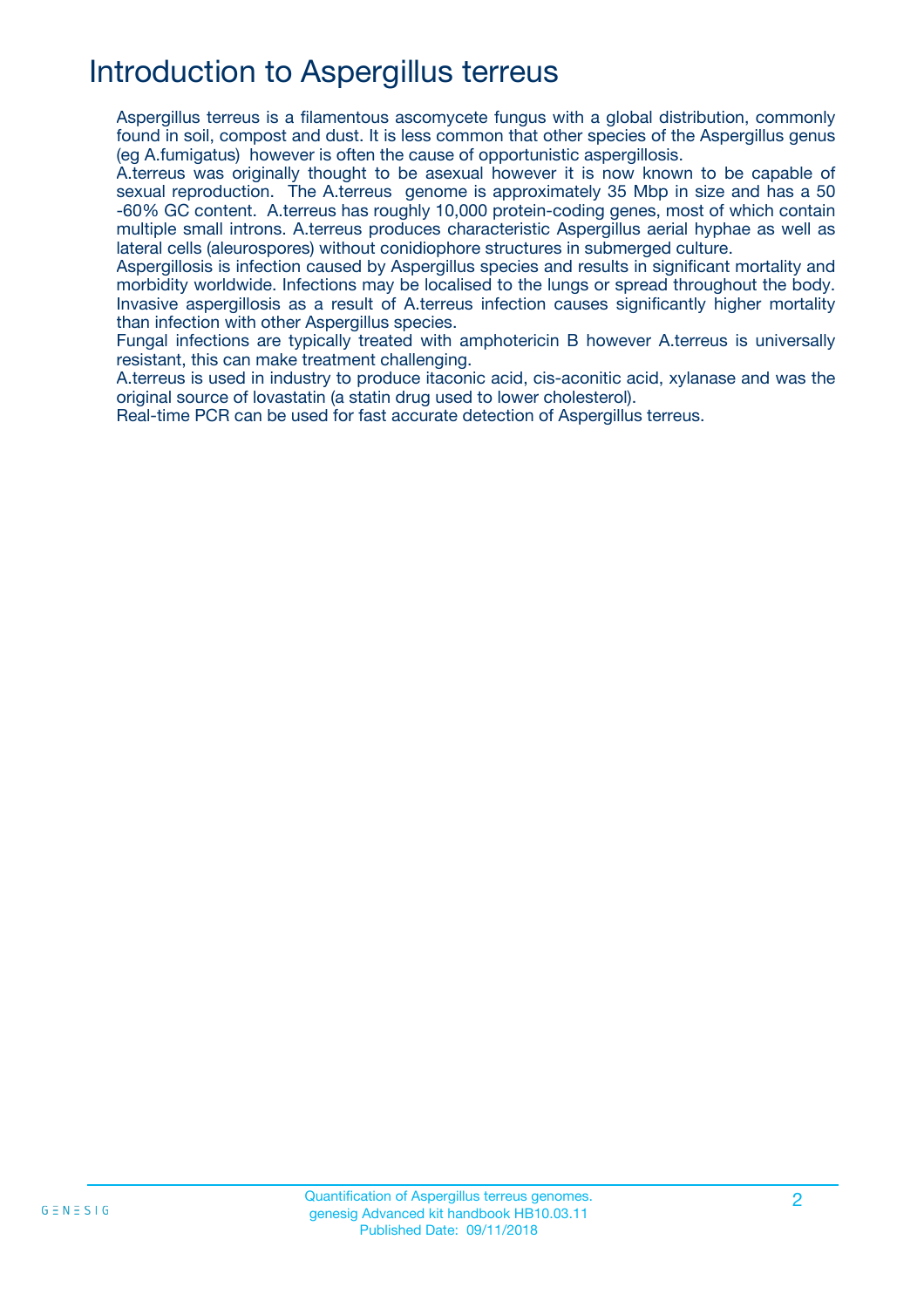## **Specificity**

The Primerdesign genesig Kit for Aspergillus terreus (A.terreus) genomes is designed for the in vitro quantification of A.terreus genomes. The kit is designed to have a broad detection profile. Specifically, the primers represent 100% homology with over 95% of the NCBI database reference sequences available at the time of design.

The dynamics of genetic variation means that new sequence information may become available after the initial design. Primerdesign periodically reviews the detection profiles of our kits and when required releases new versions.

If you require further information, or have a specific question about the detection profile of this kit then please send an e.mail to enquiry@primerdesign.co.uk and our bioinformatics team will answer your question.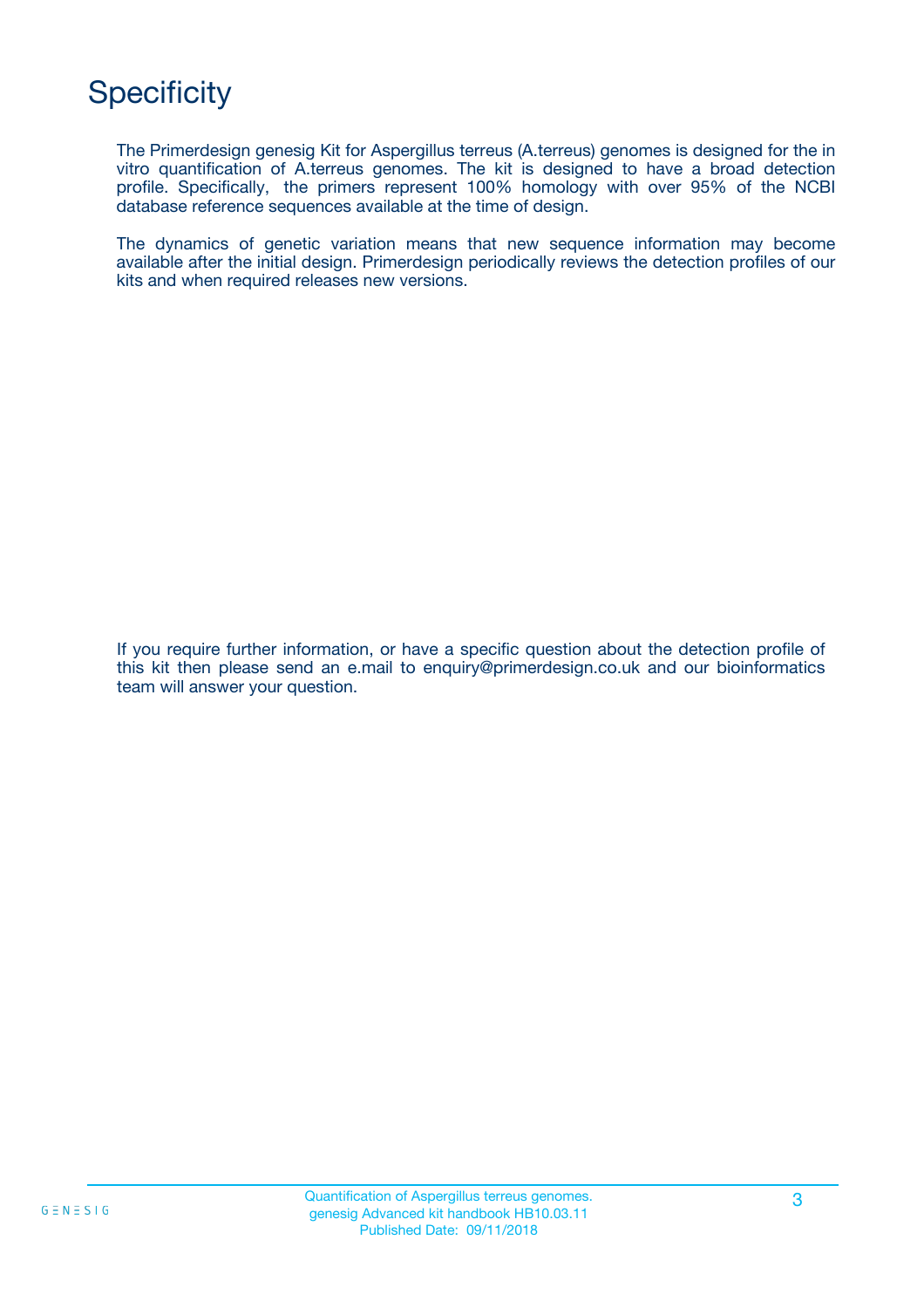## Kit contents

- **A.terreus specific primer/probe mix (150 reactions BROWN)** FAM labelled
- **A.terreus positive control template (for Standard curve RED)**
- **Internal extraction control primer/probe mix (150 reactions BROWN)** VIC labelled as standard
- **Internal extraction control DNA (150 reactions BLUE)**
- **Endogenous control primer/probe mix (150 reactions BROWN)** FAM labelled
- **RNase/DNase free water (WHITE)** for resuspension of primer/probe mixes
- **Template preparation buffer (YELLOW)** for resuspension of internal control template, positive control template and standard curve preparation

### Reagents and equipment to be supplied by the user

#### **Real-time PCR Instrument**

#### **Extraction kit**

This kit is recommended for use with genesig Easy DNA/RNA extraction kit. However, it is designed to work well with all processes that yield high quality RNA and DNA with minimal PCR inhibitors.

#### **oasig**TM **lyophilised or Precision**®**PLUS 2X qPCR Master Mix**

This kit is intended for use with oasig or PrecisionPLUS2X qPCR Master Mix.

**Pipettors and Tips**

**Vortex and centrifuge**

#### **Thin walled 1.5 ml PCR reaction tubes**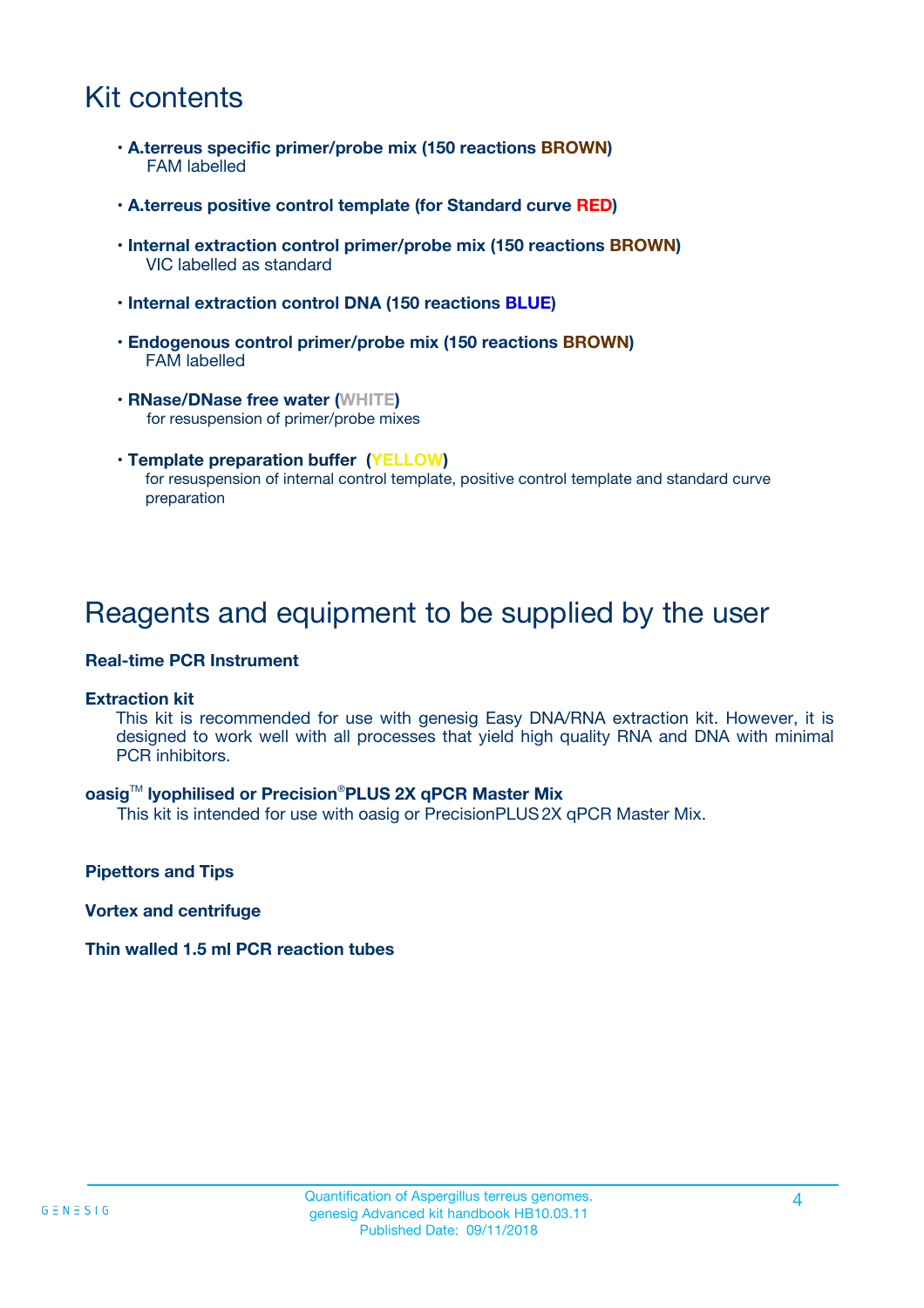### Kit storage and stability

This kit is stable at room temperature but should be stored at -20ºC on arrival. Once the lyophilised components have been resuspended they should not be exposed to temperatures above -20°C for longer than 30 minutes at a time and unnecessary repeated freeze/thawing should be avoided. The kit is stable for six months from the date of resuspension under these circumstances.

If a standard curve dilution series is prepared this can be stored frozen for an extended period. If you see any degradation in this serial dilution a fresh standard curve can be prepared from the positive control.

Primerdesign does not recommend using the kit after the expiry date stated on the pack.

### Suitable sample material

All kinds of sample material suited for PCR amplification can be used. Please ensure the samples are suitable in terms of purity, concentration, and DNA integrity (An internal PCR control is supplied to test for non specific PCR inhibitors). Always run at least one negative control with the samples. To prepare a negative-control, replace the template DNA sample with RNase/DNase free water.

### Dynamic range of test

Under optimal PCR conditions genesig A.terreus detection kits have very high priming efficiencies of >95% and can detect less than 100 copies of target template.

### Notices and disclaimers

This product is developed, designed and sold for research purposes only. It is not intended for human diagnostic or drug purposes or to be administered to humans unless clearly expressed for that purpose by the Food and Drug Administration in the USA or the appropriate regulatory authorities in the country of use. During the warranty period Primerdesign genesig detection kits allow precise and reproducible data recovery combined with excellent sensitivity. For data obtained by violation to the general GLP guidelines and the manufacturer's recommendations the right to claim under guarantee is expired. PCR is a proprietary technology covered by several US and foreign patents. These patents are owned by Roche Molecular Systems Inc. and have been sub-licensed by PE Corporation in certain fields. Depending on your specific application you may need a license from Roche or PE to practice PCR. Additional information on purchasing licenses to practice the PCR process may be obtained by contacting the Director of Licensing at Roche Molecular Systems, 1145 Atlantic Avenue, Alameda, CA 94501 or Applied Biosystems business group of the Applera Corporation, 850 Lincoln Centre Drive, Foster City, CA 94404. In addition, the 5' nuclease assay and other homogeneous amplification methods used in connection with the PCR process may be covered by U.S. Patents 5,210,015 and 5,487,972, owned by Roche Molecular Systems, Inc, and by U.S. Patent 5,538,848, owned by The Perkin-Elmer Corporation.

## Trademarks

Primerdesign™ is a trademark of Primerdesign Ltd.

genesig $^\circledR$  is a registered trademark of Primerdesign Ltd.

The PCR process is covered by US Patents 4,683,195, and 4,683,202 and foreign equivalents owned by Hoffmann-La Roche AG. BI, ABI PRISM® GeneAmp® and MicroAmp® are registered trademarks of the Applera Genomics (Applied Biosystems Corporation). BIOMEK® is a registered trademark of Beckman Instruments, Inc.; iCycler™ is a registered trademark of Bio-Rad Laboratories, Rotor-Gene is a trademark of Corbett Research. LightCycler™ is a registered trademark of the Idaho Technology Inc. GeneAmp®, TaqMan® and AmpliTaqGold® are registered trademarks of Roche Molecular Systems, Inc., The purchase of the Primerdesign™ reagents cannot be construed as an authorization or implicit license to practice PCR under any patents held by Hoffmann-LaRoche Inc.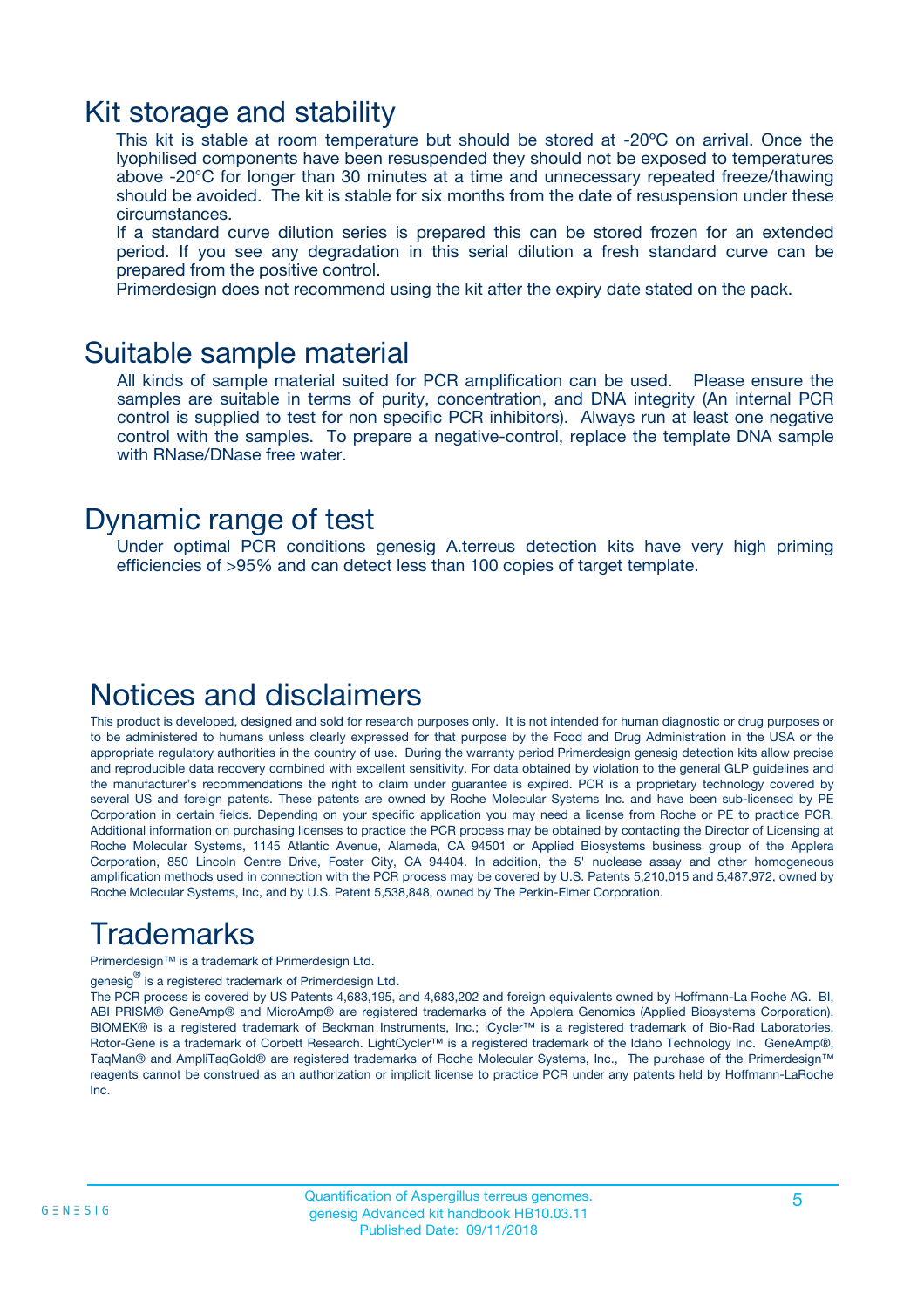### Principles of the test

#### **Real-time PCR**

A A.terreus specific primer and probe mix is provided and this can be detected through the FAM channel.

The primer and probe mix provided exploits the so-called TaqMan® principle. During PCR amplification, forward and reverse primers hybridize to the A.terreus DNA. A fluorogenic probe is included in the same reaction mixture which consists of a DNA probe labeled with a 5`-dye and a 3`-quencher. During PCR amplification, the probe is cleaved and the reporter dye and quencher are separated. The resulting increase in fluorescence can be detected on a range of qPCR platforms.

#### **Positive control**

For copy number determination and as a positive control for the PCR set up, the kit contains a positive control template. This can be used to generate a standard curve of A.terreus copy number / Cq value. Alternatively the positive control can be used at a single dilution where full quantitative analysis of the samples is not required. Each time the kit is used, at least one positive control reaction must be included in the run. A positive result indicates that the primers and probes for detecting the target A.terreus gene worked properly in that particular experimental scenario. If a negative result is obtained the test results are invalid and must be repeated. Care should be taken to ensure that the positive control does not contaminate any other kit component which would lead to false-positive results. This can be achieved by handling this component in a Post PCR environment. Care should also be taken to avoid cross-contamination of other samples when adding the positive control to the run. This can be avoided by sealing all other samples and negative controls before pipetting the positive control into the positive control well.

#### **Negative control**

To validate any positive findings a negative control reaction should be included every time the kit is used. For this reaction the RNase/DNase free water should be used instead of template. A negative result indicates that the reagents have not become contaminated while setting up the run.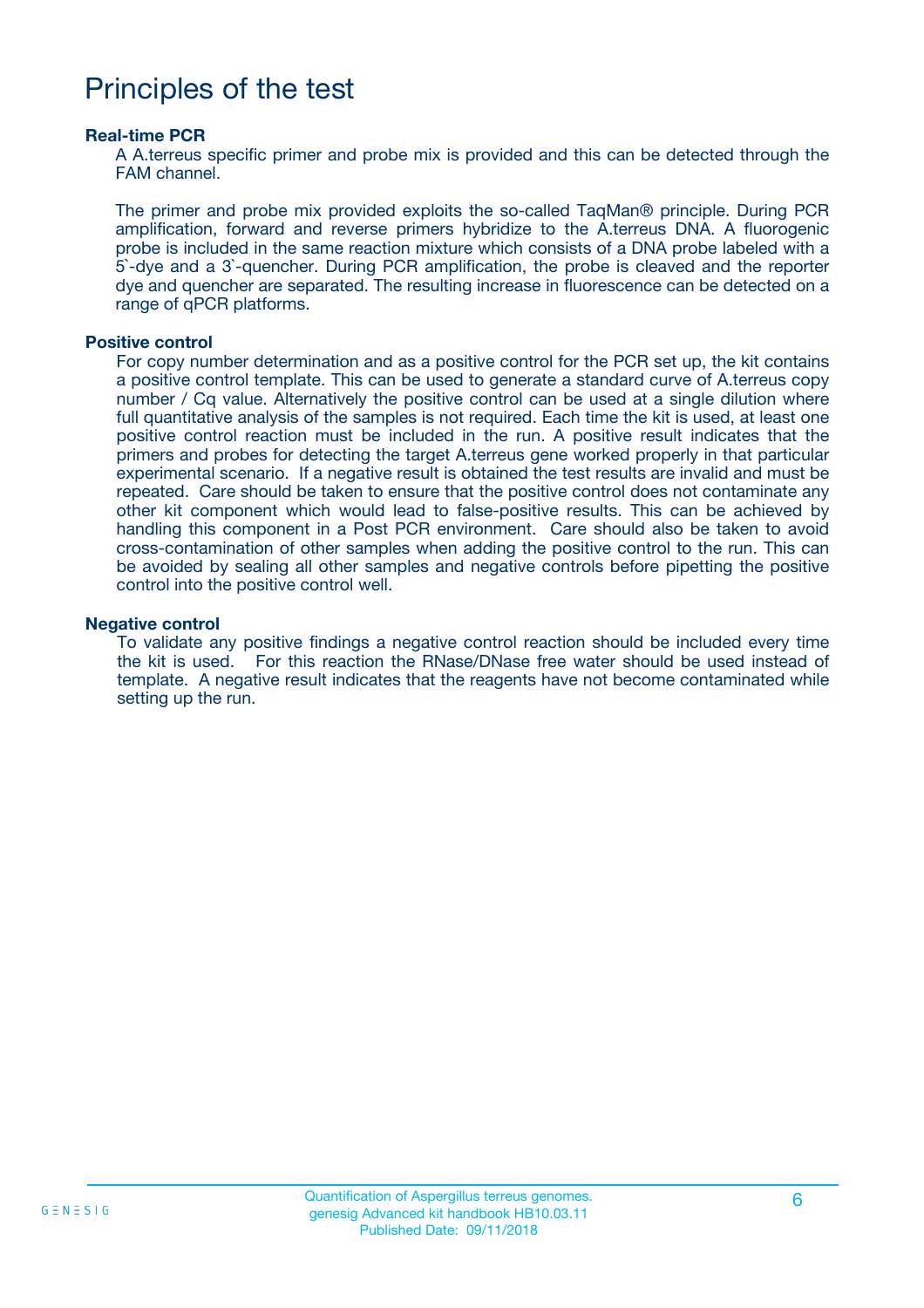#### **Internal DNA extraction control**

When performing DNA extraction, it is often advantageous to have an exogenous source of DNA template that is spiked into the lysis buffer. This control DNA is then co-purified with the sample DNA and can be detected as a positive control for the extraction process. Successful co-purification and qPCR for the control DNA also indicates that PCR inhibitors are not present at a high concentration.

A separate primer and probe mix are supplied with this kit to detect the exogenous DNA using qPCR. The primers are present at PCR limiting concentrations which allows multiplexing with the target sequence primers. Amplification of the control DNA does not interfere with detection of the A.terreus target DNA even when present at low copy number. The Internal control is detected through the VIC channel and gives a Cq value of 28+/-3.

#### **Endogenous control**

To confirm extraction of a valid biological template, a primer and probe mix is included to detect an endogenous gene. Detection of the endogenous control is through the FAM channel and it is NOT therefore possible to perform a multiplex with the A.terreus primers. A poor endogenous control signal may indicate that the sample did not contain sufficient biological material.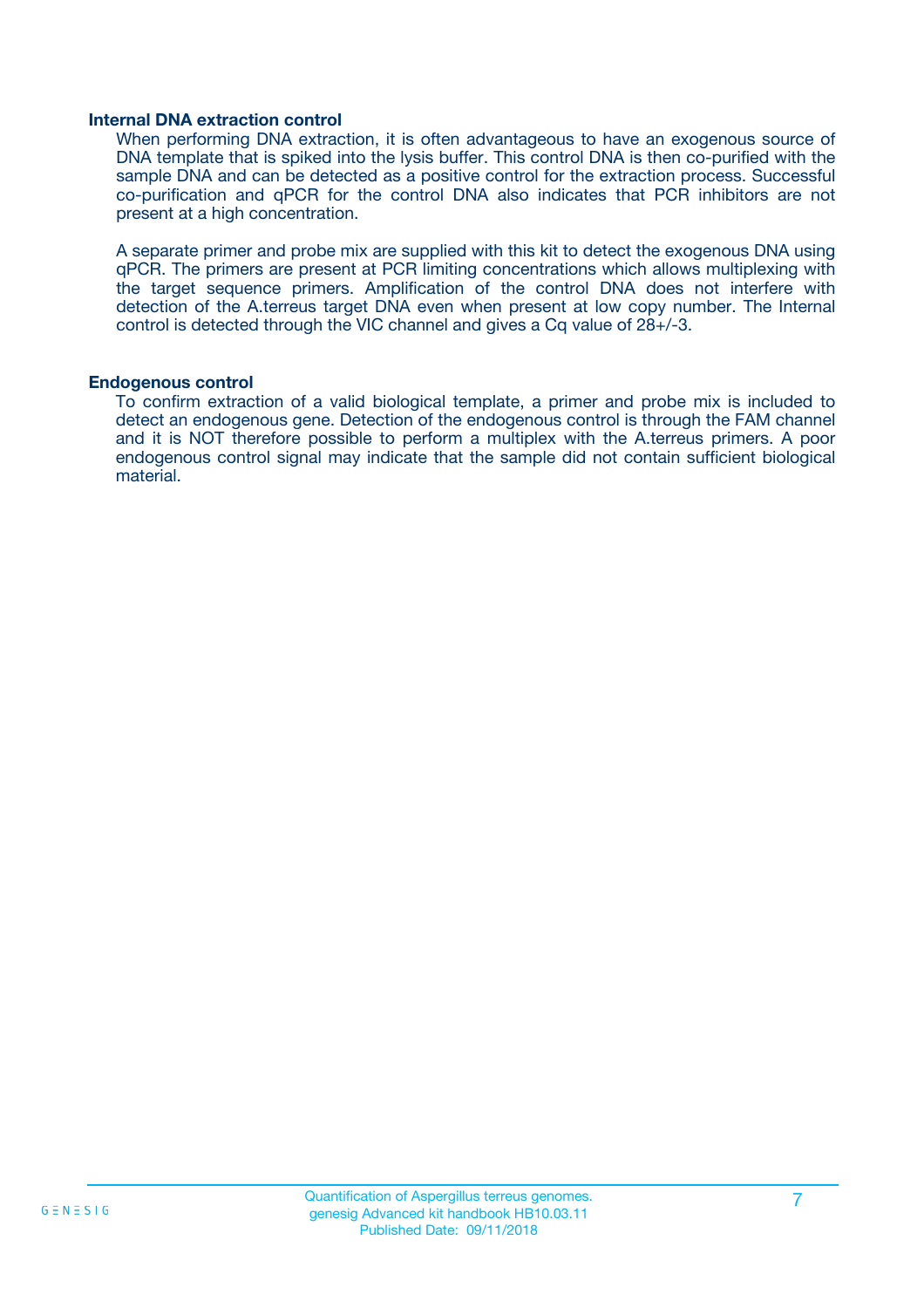### Resuspension protocol

To minimize the risk of contamination with foreign DNA, we recommend that all pipetting be performed in a PCR clean environment. Ideally this would be a designated PCR lab or PCR cabinet. Filter tips are recommended for all pipetting steps.

- **1. Pulse-spin each tube in a centrifuge before opening.** This will ensure lyophilised primer and probe mix is in the base of the tube and is not spilt upon opening the tube.
- **2. Resuspend the primer/probe mixes in the RNase/DNase free water supplied, according to the table below:**

To ensure complete resuspension, vortex each tube thoroughly.

| Component - resuspend in water                       |         |  |
|------------------------------------------------------|---------|--|
| <b>Pre-PCR pack</b>                                  |         |  |
| A.terreus primer/probe mix (BROWN)                   | $165$ µ |  |
| Internal extraction control primer/probe mix (BROWN) | $165$ µ |  |
| Endogenous control primer/probe mix (BROWN)          | 165 µl  |  |

**3. Resuspend the internal control template and positive control template in the template preparation buffer supplied, according to the table below:** To ensure complete resuspension, vortex each tube thoroughly.

| Component - resuspend in template preparation buffer |  |  |
|------------------------------------------------------|--|--|
| <b>Pre-PCR heat-sealed foil</b>                      |  |  |
| Internal extraction control DNA (BLUE)               |  |  |
| <b>Post-PCR heat-sealed foil</b>                     |  |  |
| A.terreus Positive Control Template (RED) *          |  |  |

\* This component contains high copy number template and is a VERY significant contamination risk. It must be opened and handled in a separate laboratory environment, away from the other components.

### DNA extraction

The internal extraction control DNA can be added either to the DNA lysis/extraction buffer or to the DNA sample once it has been resuspended in lysis buffer.

**DO NOT add the internal extraction control DNA directly to the unprocessed biological sample as this will lead to degradation and a loss in signal.**

- **1. Add 4µl of the Internal extraction control DNA (BLUE) to each sample in DNA lysis/extraction buffer per sample.**
- **2. Complete DNA extraction according to the manufacturers protocols.**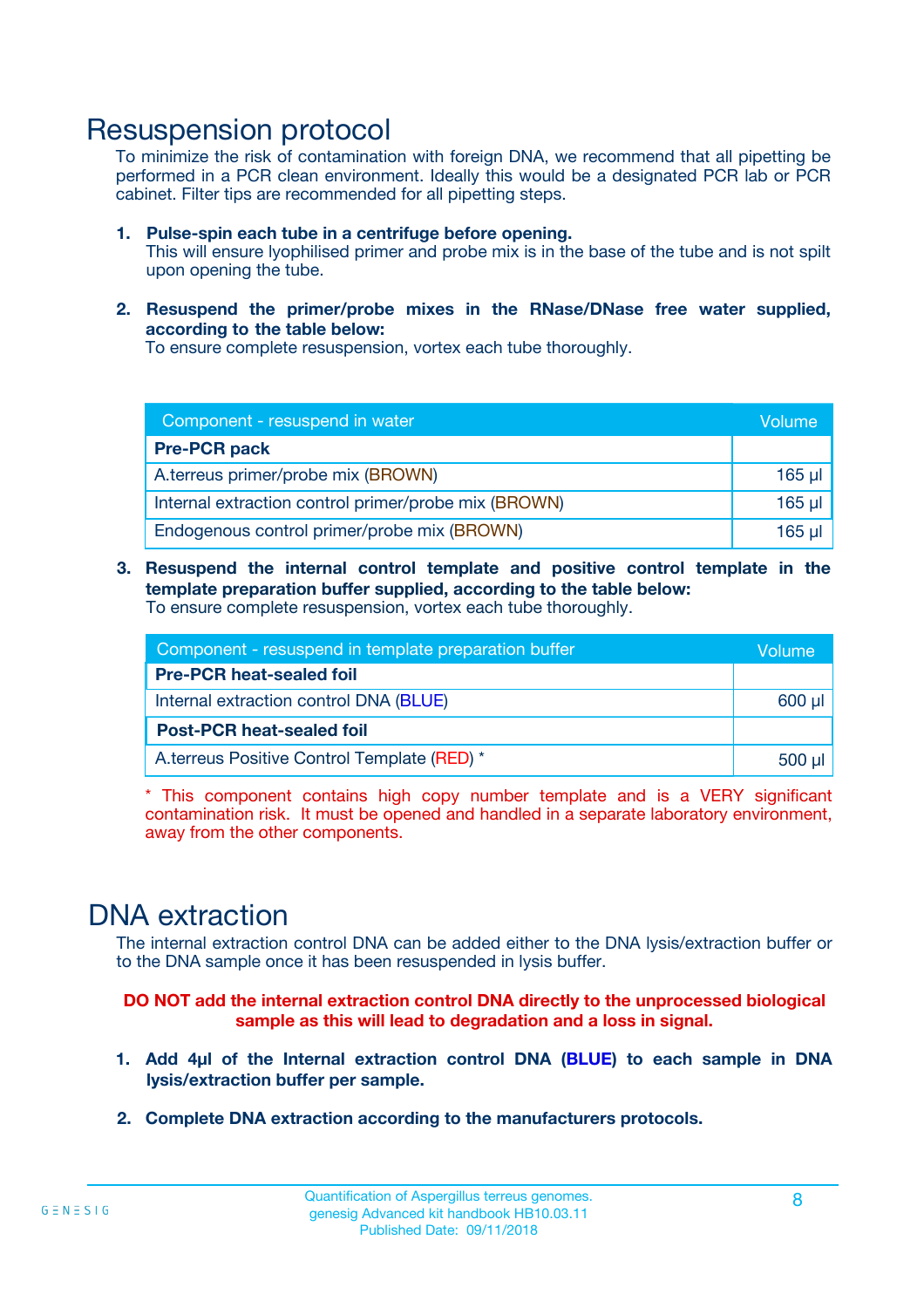## qPCR detection protocol

**1. For each DNA sample prepare a reaction mix according to the table below:** Include sufficient reactions for positive and negative controls.

| Component                                            | Volume   |
|------------------------------------------------------|----------|
| oasig or PrecisionPLUS 2X qPCR Master Mix            | 10 $\mu$ |
| A.terreus primer/probe mix (BROWN)                   | 1 µI I   |
| Internal extraction control primer/probe mix (BROWN) | 1 µl     |
| <b>RNase/DNase free water (WHITE)</b>                | $3 \mu$  |
| <b>Final Volume</b>                                  | 15 µl    |

**2. For each DNA sample prepare an endogenous control reaction according to the table below (Optional):**

**This control reaction will provide useful information regarding the quality of the biological sample.**

| Component                                   | Volume          |
|---------------------------------------------|-----------------|
| oasig or PrecisionPLUS 2X qPCR Master Mix   | 10 <sub>µ</sub> |
| Endogenous control primer/probe mix (BROWN) | 1 µI            |
| <b>RNase/DNase free water (WHITE)</b>       | $4 \mu$         |
| <b>Final Volume</b>                         | 15 µl           |

- **3. Pipette 15µl of each mix into individual wells according to your qPCR experimental plate set up.**
- **4. Prepare sample DNA templates for each of your samples.**
- **5. Pipette 5µl of DNA template into each well, according to your experimental plate set up.**

For negative control wells use 5µl of RNase/DNase free water. The final volume in each well is 20ul.

**6. If a standard curve is included for quantitative analysis, prepare a reaction mix according to the table below:**

| Component                                 | Volume  |
|-------------------------------------------|---------|
| oasig or PrecisionPLUS 2X qPCR Master Mix | 10 µl   |
| A.terreus primer/probe mix (BROWN)        |         |
| <b>RNase/DNase free water (WHITE)</b>     | $4 \mu$ |
| <b>Final Volume</b>                       | 15 µl   |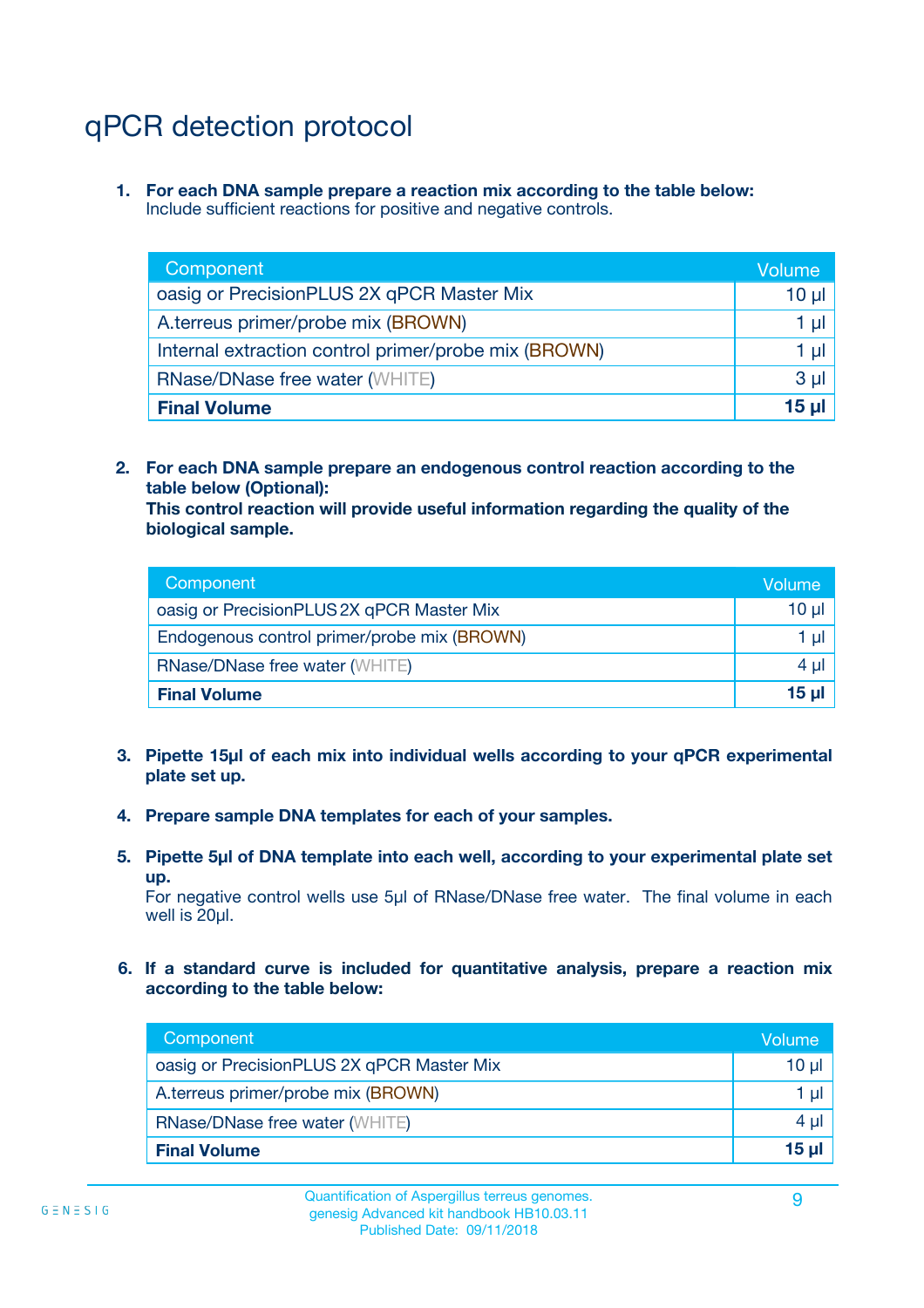#### **7. Preparation of standard curve dilution series.**

- 1) Pipette 90µl of template preparation buffer into 5 tubes and label 2-6
- 2) Pipette 10µl of Positive Control Template (RED) into tube 2
- 3) Vortex thoroughly
- 4) Change pipette tip and pipette 10µl from tube 2 into tube 3
- 5) Vortex thoroughly

Repeat steps 4 and 5 to complete the dilution series

| <b>Standard Curve</b>         | <b>Copy Number</b>     |
|-------------------------------|------------------------|
| Tube 1 Positive control (RED) | $2 \times 10^5$ per µl |
| Tube 2                        | $2 \times 10^4$ per µl |
| Tube 3                        | $2 \times 10^3$ per µl |
| Tube 4                        | $2 \times 10^2$ per µl |
| Tube 5                        | 20 per µl              |
| Tube 6                        | 2 per µl               |

**8. Pipette 5µl of standard template into each well for the standard curve according to your experimental plate set up.**

#### The final volume in each well is 20µl.

## qPCR amplification protocol

Amplification conditions using oasig or PrecisionPLUS 2X qPCR Master Mix.

|             | <b>Step</b>       | <b>Time</b>     | Temp    |
|-------------|-------------------|-----------------|---------|
|             | Enzyme activation | 2 min           | 95 °C   |
| Cycling x50 | Denaturation      | 10 <sub>s</sub> | 95 $°C$ |
|             | DATA COLLECTION * | 60 s            | 60 °C   |

\* Fluorogenic data should be collected during this step through the FAM and VIC channels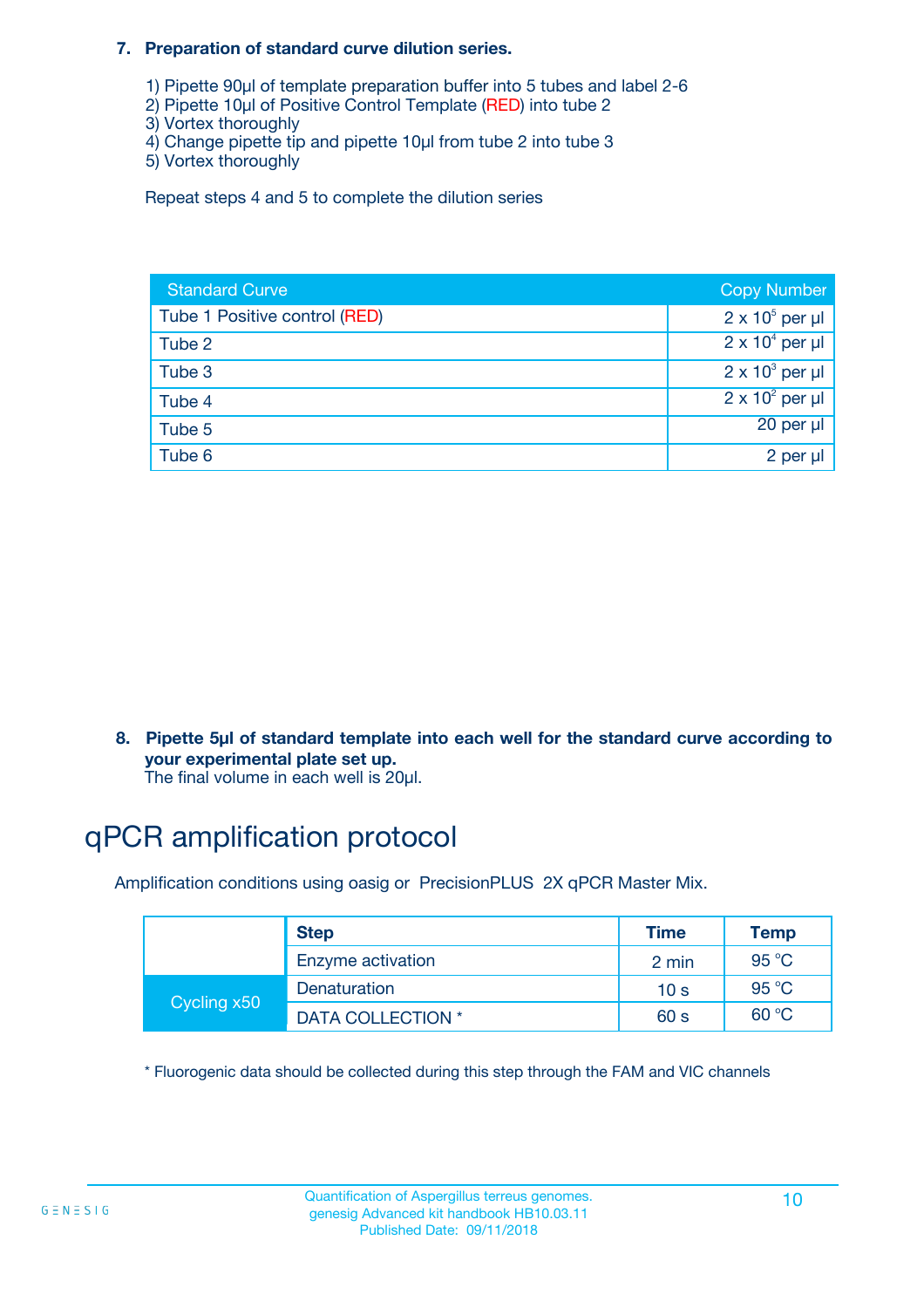## Interpretation of results

| <b>Target</b><br>(FAM) | <b>Internal</b><br>control<br>(NIC) | <b>Positive</b><br>control | <b>Negative</b><br>control | Interpretation                                                                                                  |
|------------------------|-------------------------------------|----------------------------|----------------------------|-----------------------------------------------------------------------------------------------------------------|
| $\leq 30$              | $+ 1 -$                             | ÷                          |                            | <b>POSITIVE QUANTITATIVE RESULT</b><br>calculate copy number                                                    |
| > 30                   | ٠                                   | ÷                          |                            | <b>POSITIVE QUANTITATIVE RESULT</b><br>calculate copy number                                                    |
| > 30                   |                                     | ÷                          |                            | <b>POSITIVE QUALITATIVE RESULT</b><br>do not report copy number as this<br>may be due to poor sample extraction |
|                        | ÷                                   | ÷                          |                            | <b>NEGATIVE RESULT</b>                                                                                          |
| $+ 1 -$                | $+ 1 -$                             | ÷                          | $\leq$ 35                  | <b>EXPERIMENT FAILED</b><br>due to test contamination                                                           |
| $+$ / -                | $+ 1 -$                             | ÷                          | > 35                       | $\star$                                                                                                         |
|                        |                                     | ÷                          |                            | <b>SAMPLE PREPARATION FAILED</b>                                                                                |
|                        |                                     |                            | $+$ /                      | <b>EXPERIMENT FAILED</b>                                                                                        |

Positive control template (**RED**) is expected to amplify between Cq 16 and 23. Failure to satisfy this quality control criterion is a strong indication that the experiment has been compromised.

\*Where the test sample is positive and the negative control is positive with a  $Ca > 35$ , the sample must be reinterpreted based on the relative signal strength of the two results:



If the sample amplifies  $> 5$  Cq earlier than the negative control then the sample should be reinterpreted (via the table above) with the negative control verified as negative.



If the sample amplifies  $< 5$  Cq earlier than the negative control then the positive sample result is invalidated and<br>the result should be determined  $the$  result should be inconclusive due to test contamination. The test for this sample should be repeated.